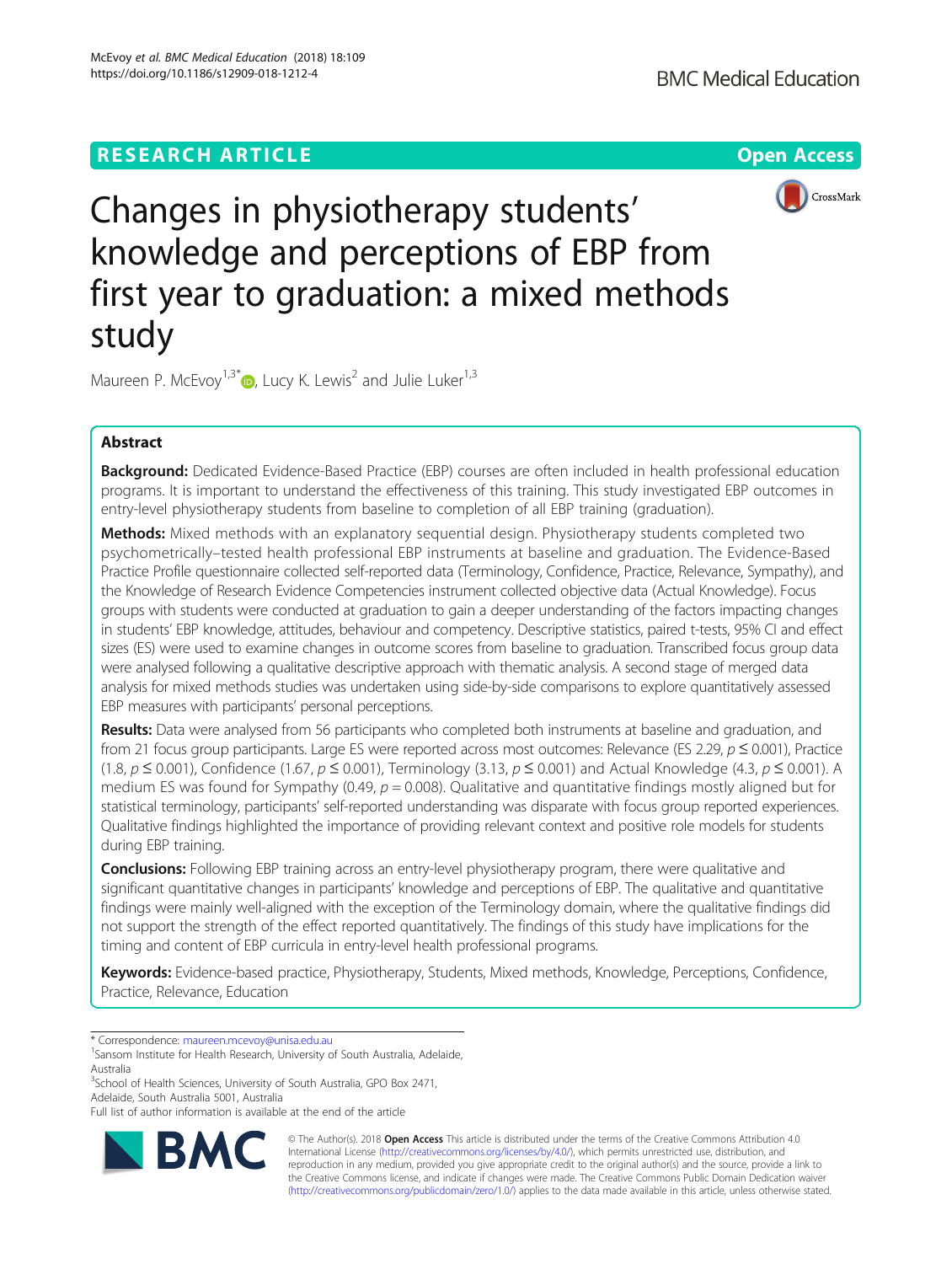# Background

Evidence based practice (EBP) where patient values, clinical findings and best research evidence are integrated in patient decision-making, is now widely accepted as an essential component both in clinical practice and education of entry-level health professionals [\[1,](#page-10-0) [2\]](#page-10-0). The principles of EBP dovetail well with the pedagogical principles applied by educational institutions in health professional education. These include: creating an academic culture that values and understands the relevance of EBP, providing sound training in client and inter-professional communication skills, profession-specific technical skills, and skills in the five steps of EBP (ask, access, appraise, apply, assess) [[1](#page-10-0)]. The challenge has been in designing, teaching and evaluating EBP courses to meet the expectations of accreditation bodies of health professional programs.

The effectiveness of EBP training has been investigated largely in the medical profession as shown in systematic reviews by Coomarasamy and Khan [[3\]](#page-10-0) and Ilic and Maloney [[4](#page-10-0)]. A further systematic review by Wong et al. [[5\]](#page-10-0) on changes in EBP outcomes after entry-level EBP training, encompassed all entry-level health professions, but found 22 of the 27 included studies were conducted in medicine. Most quantitative studies investigating the effectiveness of EBP training outside medicine have been pre-post in design with short term follow-up after one or two courses, and included students [\[6](#page-10-0), [7](#page-10-0)] or clinicians [[8\]](#page-10-0). Very few studies have investigated EBP outcomes across a wider time frame in the non-medical health professions; the exceptions were McEvoy et al. [\[8](#page-10-0)] who investigated quantitative changes in EBP outcomes in physiotherapy students from graduation to one or 2 years in the workforce and Lewis et al. [[9\]](#page-10-0) who evaluated changes in entry-level health professional students' EBP knowledge, attitudes and behaviours after two sequential EBP courses spanning up to 2 years.

A solely qualitative study on student perceptions of EBP was undertaken by Ilic and Forbes [\[10\]](#page-10-0) but in recent years there has been an increase in the use of mixed methods studies, integrating both qualitative and quantitative findings. These have included studies in medical students [[11](#page-10-0)], physiotherapy clinicians [[12](#page-10-0)] and concurrent samples of first, second and third year physiotherapy students [[13](#page-10-0)]. However, no previous study has presented quantitative findings of the same students before and after completion of EBP courses undertaken over the duration of a health professional program i.e. matched data comparing first year to graduation, and integrated this with qualitative findings; this is the niche of the current study.

The aim of this study was to investigate and integrate qualitative perceptions, and quantitative changes in physiotherapy student EBP outcomes (self-reported knowledge, attitudes and behaviours, and actual knowledge), from

'baseline' (prior to any EBP training) to 'graduation' (after completion of all EBP training).

# Methods

# **Design**

This mixed methods study used an explanatory sequential design where a quantitative sub-study was followed by a qualitative sub-study. Qualitative data were sought to gain a deeper and richer understanding of the factors impacting changes in physiotherapy student knowledge, attitudes, behaviour and competency with EBP. Quantitative and qualitative findings were then merged to satisfy the aims of the study  $[14]$  $[14]$ . Ethical approval for the study was gained from the Human Research Ethics Committee of the University of South Australia (protocol numbers 0000021077 for the questionnaire data and 0000030567 for the focus group data). Data were collected in 2010 and 2013.

#### Participants

Participants were Bachelor of Physiotherapy (+/− Honours) entry–level students enrolled in 2010 and graduating in 2014 from the University of South Australia. In the standard Bachelor of Physiotherapy program all students completed three mandatory EBP courses in the 1st, 2nd and 4th years of the program. For students undertaking the Bachelor of Physiotherapy program with Honours, the final EBP course was replaced by a 'Health Sciences Honours Thesis' course. The EBP curriculum across the three courses is presented in Table [1](#page-2-0). A single cohort was invited to participate; as the study investigated changes from baseline (where students had no known EBP training) to graduation (which was the completion of the EBP training), participants were included only if they provided matched data for the two test occasions and were entitled to graduate in 2014.

# Procedure

### Data collection questionnaires

Data were collected using two questionnaires, both administered to participants at baseline and at graduation (two test occasions). The Evidence-Based Practice Profile (EBP<sup>2</sup>) questionnaire measured self-reported knowledge, attitudes and behaviours [[15\]](#page-10-0) and the Knowledge of Research Evidence Competencies (K-REC) instrument measured participants' actual EBP knowledge  $[16]$  $[16]$ . The EBP<sup>2</sup> questionnaire includes 58 five-point Likert scale items that address five EBP domains [Relevance (14 items): the value, emphasis and importance placed on EBP; Terminology (17 items): understanding of common research terms; Confidence (11 items): perception of ability with EBP skills; Practice (9 items): the use of EBP in clinical situations; Sympathy (7 items): perception of the compatibility of EBP with professional work]. The K-REC instrument evaluates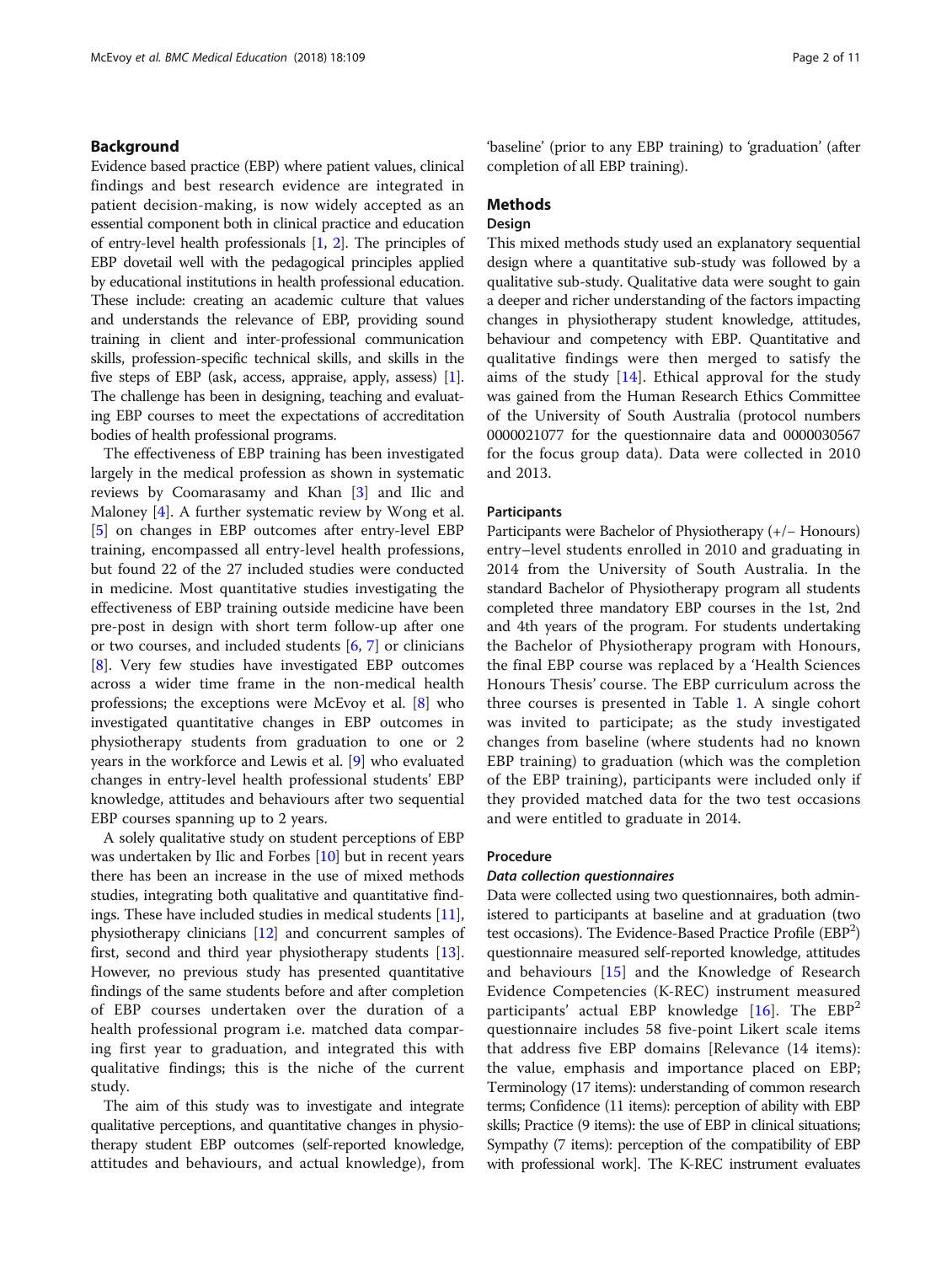| Course        | Evidence Based Practice 1                                                                                                                                                                                                                                                          | Evidence Based Practice 2                                                                                                                                                                                                                                                                                                         | Evidence Based Practice 3                                                                                                                                                                                                                                                                                                                                           |
|---------------|------------------------------------------------------------------------------------------------------------------------------------------------------------------------------------------------------------------------------------------------------------------------------------|-----------------------------------------------------------------------------------------------------------------------------------------------------------------------------------------------------------------------------------------------------------------------------------------------------------------------------------|---------------------------------------------------------------------------------------------------------------------------------------------------------------------------------------------------------------------------------------------------------------------------------------------------------------------------------------------------------------------|
|               | Duration 13 weeks                                                                                                                                                                                                                                                                  | 13 weeks                                                                                                                                                                                                                                                                                                                          | 16 weeks                                                                                                                                                                                                                                                                                                                                                            |
| Contact hours |                                                                                                                                                                                                                                                                                    |                                                                                                                                                                                                                                                                                                                                   |                                                                                                                                                                                                                                                                                                                                                                     |
|               | 2 h of face-to-face lectures<br>12 h of face-to-face tutorials<br>36 h of online learning modules                                                                                                                                                                                  | 26 h of face-to-face lectures/<br>discussions<br>11 h of tutorials<br>1 h of computer practical session                                                                                                                                                                                                                           | 1 week intensive workshop (face-to-face lectures,<br>interactive library sessions, workshop practical<br>sessions) group ( $n = 5$ ) work with facilitator to<br>undertake a systematic review                                                                                                                                                                      |
| Content       |                                                                                                                                                                                                                                                                                    |                                                                                                                                                                                                                                                                                                                                   |                                                                                                                                                                                                                                                                                                                                                                     |
|               | • principles and conflicts concerning the<br>best available research evidence<br>• hierarchies of research evidence<br>• methodologies and assumptions underlying<br>quantitative and qualitative research approaches<br>· fundamental skills in accessing electronic<br>databases | . introduction to and application of<br>different CATs<br>• development of research questions<br>in a PICO format<br>· data analysis and presentation<br>• implications and conclusions<br>of findings<br>· establishment of systematic<br>search strategies<br>· selection of appropriate databases<br>· limitations to research | • procedure to undertake and report a systematic<br>review<br>• developing a focussed PICO for a specific topic<br>· developing eligibility criteria<br>· database selection, developing and saving a<br>search strategy<br>• managing references/software<br>• choice and application a CAT<br>· data presentation<br>· interpretation and application of findings |
| Assessment    |                                                                                                                                                                                                                                                                                    |                                                                                                                                                                                                                                                                                                                                   |                                                                                                                                                                                                                                                                                                                                                                     |
|               | 1 written quiz of 15 questions (15%)<br>1 open book written test (35%)<br>Final written exam (50%)                                                                                                                                                                                 | 1 multiple choice and short answer<br>test (15%)<br>2 tutorial presentations ( $2 \times 5\%$ )<br>2 A4-page summary of presentation<br>material $(2 \times 12.5\%)$<br>Final written exam (50%)                                                                                                                                  | Group systematic review proposal (15%) Complete<br>and write-up a systematic review (70%)<br>Peer mark (10%)<br>Facilitator mark (5%)                                                                                                                                                                                                                               |

<span id="page-2-0"></span>Table 1 Curriculum and assessment for three Evidence-Based Practice courses over a four year program

CAT Critical appraisal tools, PICO Population Intervention Comparison Outcomes

Actual Knowledge of EBP using nine items (short answers to clinical scenarios, multiple choice and true/false questions, maximum score of 12). Both instruments were developed specifically for the health professional disciplines, are relatively quick for participants to complete and have demonstrated psychometric properties [\[15,](#page-10-0) [16](#page-10-0)]. The details of both instruments, including the domains, items, and detailed psychometric properties are presented in Table 2.

## Focus groups

All graduating students who had completed the final EBP questionnaires and were eligible for graduation were invited

Table 2 Overview of definitions, items and psychometric properties of Evidence Based Practice Profile questionnaire and Knowledge of Research Evidence Competencies instrument

| Instrument          | Domain definitions                                            | Number items<br>(maximum score) | Psychometric properties                                                                                                                                                                                                                                                                                                                                                                                    |
|---------------------|---------------------------------------------------------------|---------------------------------|------------------------------------------------------------------------------------------------------------------------------------------------------------------------------------------------------------------------------------------------------------------------------------------------------------------------------------------------------------------------------------------------------------|
|                     | $EBP2$ domains (5 point Likert scale)                         |                                 |                                                                                                                                                                                                                                                                                                                                                                                                            |
| Relevance           | Value, emphasis and importance<br>placed on EBP               | 14 items (70)                   | Internal consistency (Cronbach's alpha 0.96) Test-retest reliability (ICC's 0.77-0.94<br>over five domains) Convergent validity for three comparable domains with less                                                                                                                                                                                                                                     |
| Terminology         | Understanding of common<br>research and statistical terms     | 17 items (85)                   | comprehensive questionnaire [23] (Pearson correlations:<br>Practice 0.66, Confidence 0.80, Sympathy 0.54)<br>Discriminative validity for EBP exposure                                                                                                                                                                                                                                                      |
| Sympathy            | Compatibility of EBP with<br>professional work                | 7 items (35)                    | (ANOVA $p < 0.0001 - 0.004$ ).                                                                                                                                                                                                                                                                                                                                                                             |
| Practice            | Use of EBP in clinical situations                             | 9 items (45)                    |                                                                                                                                                                                                                                                                                                                                                                                                            |
| Confidence          | Perception of ability with EBP<br>skills                      | 11 items (55)                   |                                                                                                                                                                                                                                                                                                                                                                                                            |
|                     | K-REC (short answers to clinical scenario, MC, T/F questions) |                                 |                                                                                                                                                                                                                                                                                                                                                                                                            |
| Actual<br>Knowledge | Actual knowledge of EBP                                       | 9 items (12)                    | Construct validity ( $p < 0.0001$ comparing scores for EBP exposed and<br>non-exposed participants)<br>Responsive validity for impact of EBP training ( $p < 0.001$ , effect size 1.13)<br>Test-retest reliability for individual item and total scores<br>(Cohen's kappa and ICC range 0.62 to perfect agreement<br>Inter-rater reliability for individual item and total scores (0.83-perfect agreement) |

EBP Evidence Based Practice, EBP<sup>2</sup> Evidence Based Practice Profile, K-REC Knowledge of Research Evidence Competencies, MC multiple choice, T/F True/False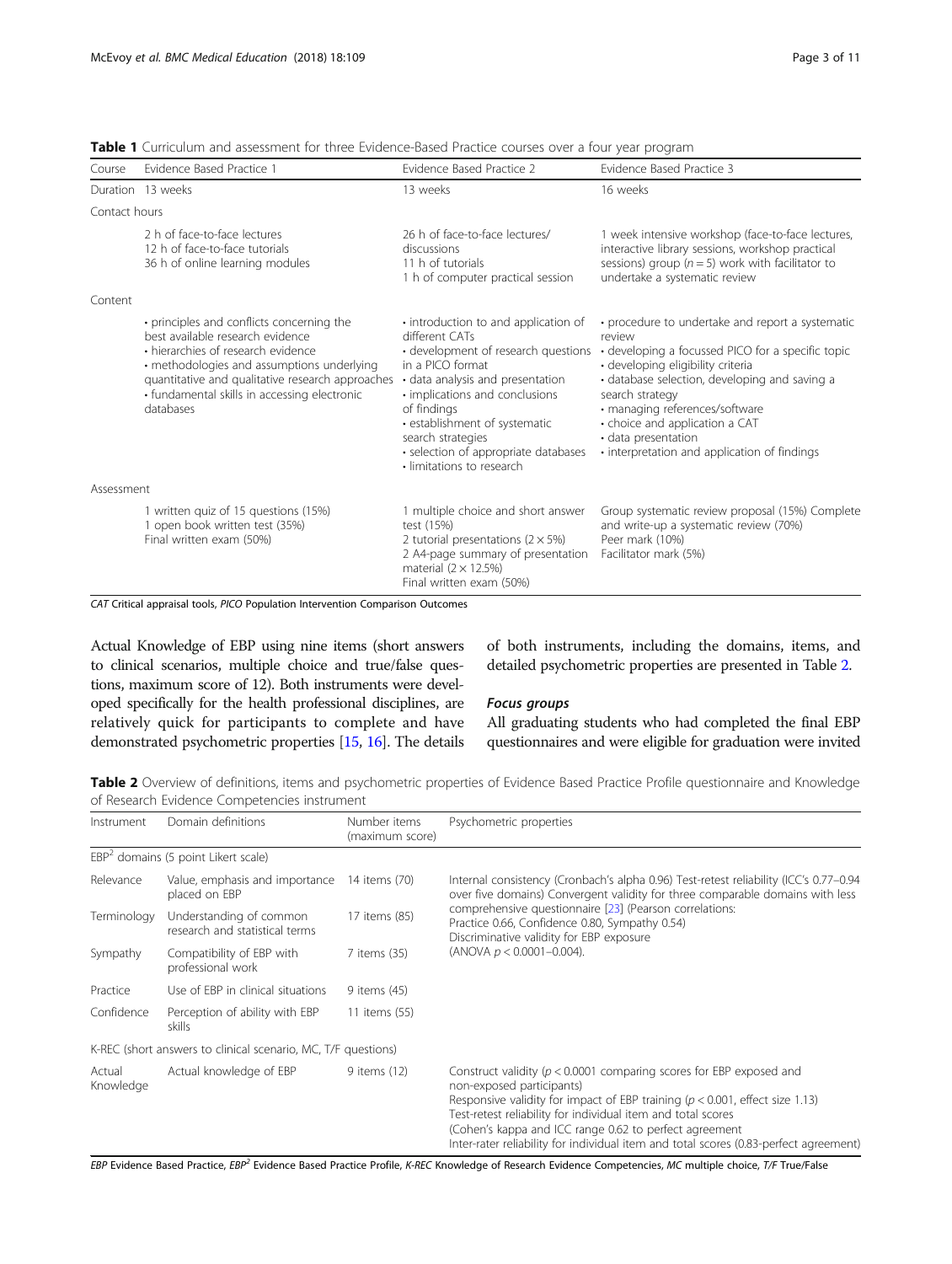by email to participate in semi-structured focus groups. Students who responded were provided with additional information, and written informed consent was obtained. The focus groups were conducted on the university campus by an experienced facilitator who had not been involved in participants' EBP teaching (JL). A semi-structured question guide used by the facilitator ensured all areas were covered in each group (Additional file [1](#page-9-0)) but did not limit the flow of relevant information that arose during group discussions. The research team had developed the question guide to cover areas relevant to the study aims including gaining the perspective of final year students on EBP training across and at completion of the physiotherapy program, and perceptions of future use of EBP in the first year in the workplace. Focus group discussions explored students' perceptions of EBP training (across the three courses), including knowledge and skill development, value and relevance of EBP, EBP behaviours, current use of EBP and role models during the program. Sessions were digitally audio-recorded. An AUD25 honorarium was paid to each focus group participant.

# Data management and analysis Quantitative analysis

De-identified data were entered into Predictive Analytic Software (PASW) Statistics 17.0 (Chicago, IL). Participants were only included if matched data were available for the two test occasions. For the  $EBP<sup>2</sup>$  questionnaire, only domain data where participants had completed 100% of domain items, for that particular domain, on both the first and last occasions of testing were included for analysis. For the K-REC, participants were required to have completed at least 70% of items on both test occasions for inclusion in the analysis. A less stringent inclusion criteria was applied for the K-REC as participants with no knowledge of EBP at baseline were considered more likely to omit items. For the  $EBP<sup>2</sup>$  questionnaire the Likert scores were treated as interval data; maximum domain scores varied (Relevance 70, Terminology 85, Confidence 55, Practice 45, Sympathy 35), due to the different number of items per domain. The K-REC instrument for Actual Knowledge was scored according to set scoring guidelines, with a maximum score of 12. Descriptive statistics were calculated for each of the five EBP2 domain scores, K-REC Actual Knowledge domain total score and demographic information for the test occasions. Paired t-tests, 95% CI and effect sizes were used to examine the changes in domain scores between the two test occasions. Alpha levels of less than 0.05 were considered statistically significant. Effect sizes (ES) were classified as small ( $\leq$  0.20), medium (0.50) and large (0.80) [\[17\]](#page-10-0).

## Qualitative analysis

Digitally audio recorded focus group sessions were transcribed verbatim. Transcribed data were de-identified and

entered onto NVivo 10 software (QRS International Pty Ltd) for coding and data management. Data analysis followed a qualitative descriptive approach with thematic analysis as described by Stanley [[18](#page-10-0)]. Information relevant to the study aims was inductively coded and thematic development was conducted in stages. Each analytical stage involved independent consideration, discussions and consensus by two researchers (LB, JL), who were naïve to the quantitative results. Initially, codes were inductively derived from these data in an iterative process of attributing codes to small sections of meaning, moving back and forward across focus groups and constantly comparing data and codes. Codes were then grouped into logical and meaningful clusters in a hierarchical tree structure, forming descriptive themes and sub-themes. These themes were described, along with illustrative quotes from the focus groups.

## Merged analysis

A second stage of merged data analysis for mixed methods studies was undertaken using side-by-side comparisons as described by Creswell and Plano Clark [[14](#page-10-0)]. This explored the alignment of quantitatively assessed measures of participants' EBP development with their personal perceptions. Using this technique, the tabulating of quantitative alongside qualitative results became the means for merging these data. It enabled the comparison and communication of congruent and divergent interpretations, and facilitated the drawing of conclusions.

# Results

## Participants

There were 127 physiotherapy students enrolled in the first EBP course and 96 (77.2%) completed the initial questionnaire; there were 125 students enrolled in the third EBP or Honours course and 109 (87.2%) completed the final questionnaire. Overall, there were 56 physiotherapy students who provided matched data by completing both the initial and final questionnaires. Baseline characteristics for the 56 participants: gender 41F/15M, age [mean (SD) range in years] 19.1 (3.6), 17–44 years, English was first language for  $n = 45$ , not first language for  $n = 8$  and not reported for  $n = 3$ . The baseline characteristics of the students who completed the final questionnaires but were not included in the matched dataset were: gender 40F/29M, age [mean (SD) range in years] 19.8 (4.5) 17– 46 years. There were 21 participants involved across four focus groups conducted in November 2013 ( $n = 6, 5, 6$  and 4 participants in the respective groups). Baseline characteristics for the 21 focus group participants: gender 16F/5M, age [mean (SD) range in years] 18.9 (1.9), 17–25 years, English was first language for  $n = 16$ , not first language for  $n = 5$ . No time limit was imposed but focus groups lasted an average of 46 min (range 43–51 min).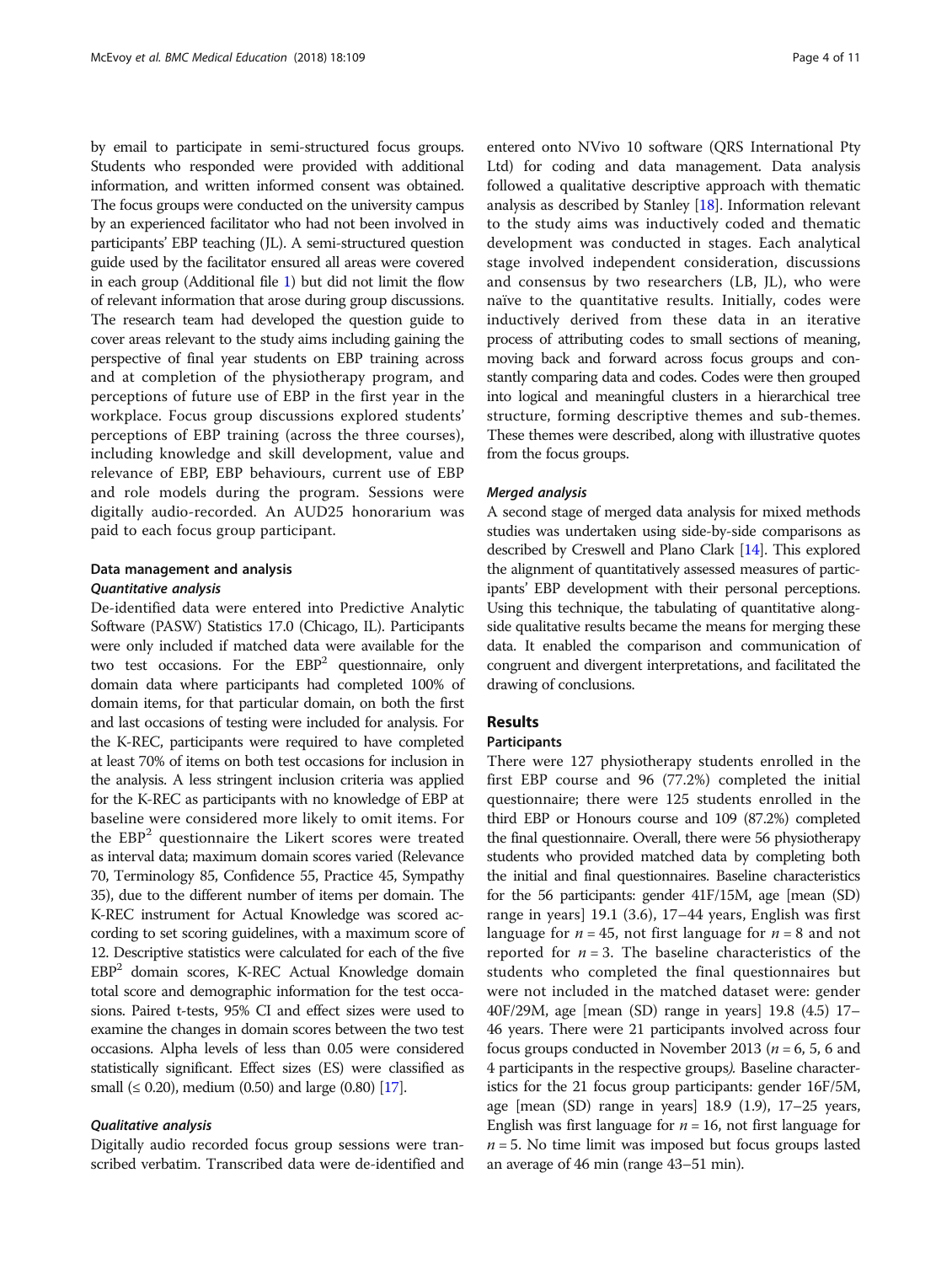# Quantitative findings

While there were 56 participants with matched data from baseline to 'graduation', there was not complete matched data from all 56 participants for each of the six domains. The number of matched sets of data for the individual domains were: Relevance, Confidence and Sympathy  $n = 55$  each, Terminology  $n = 53$ , Practice  $n = 51$ . For the K-REC instrument (Actual Knowledge) 50 participants completed at least 70% of the items on both occasions. Changes in scores for each domain (mean, 95% CI, p-value and ES) from baseline to 'graduation' are presented in Table 3.

Maximum domain scores varied (Relevance 70, Terminology 85, Confidence 55, Practice 45, Sympathy 35, Actual Knowledge 12) due to the differences in the number of items in each domain. Figure 1 presents the domain scores as a percentage of the possible maximum (100%) score from baseline to 'graduation'.

# Qualitative results

Four major descriptive themes with sub-themes were found that reflected the experiences and perceptions of students over the years of EBP education (see Table [4](#page-5-0)). These were: 1) a shift in thinking over time; 2) the need for relevance and context; 3) learning by doing; and 4) getting the timing right. Participant quotes that support these findings are presented in Additional file [2](#page-9-0).

#### 1. Shift in thinking over time

Participants described a substantial shift in their understanding and perceptions of EBP over the 4 years of their program. They were initially almost completely naïve about the relevance of EBP to physiotherapy. Participants described the first 2 years of EBP education as difficult, uninteresting and irrelevant. In the second half of their program, students became increasingly aware that EBP played a major role in many other courses within their program, and also that '…it is a big thing' in their future physiotherapy profession. By the time of graduation, their perceptions of EBP had become very positive. "I think when it's your third and fourth year you realise 'wow this is



really important and it's interesting and it guides our practice and it's really helpful.'"

At the commencement of their program, the role of research in clinical practice was not appreciated by students. Some students described their expectations of physiotherapy as a static practice, with established treatment practices and protocols. Research as a component of the program came as a shock to many students. "I thought it was something separate, so physios actually do the work … it's not really aligned with research."

Students reported a change in perception and confidence by graduation and that they possessed the knowledge and skills they would need in the workplace. "I'm pretty confident that I can now search for it well, that I can go through all the databases and know what I have to use for search terms and that I can do a fairly good appraisal, and that I can apply it to a patient."

Participants varied in their understanding of some EBP terminology, particularly statistical terms used in

Table 3 Descriptive data and analyses for six EBP domains for matched groups from baseline to 'graduation'

| Domain                        | Baseline mean (SD)<br>[95% CI] | Graduation mean (SD)<br>[95% CI] | $Basedine \rightarrow Graduation$<br>Mean increase (95% CI) | Baseline $\rightarrow$ Graduation<br>Raw p values | Effect size (ES) |
|-------------------------------|--------------------------------|----------------------------------|-------------------------------------------------------------|---------------------------------------------------|------------------|
| Relevance $(n = 55)$          | 51.1(7.0)                      | 64.7(4.5)                        | 13.6 (11.7–15.5)                                            | $p \le 0.001$                                     | ES 2.291         |
| Terminology $n = 53$ )        | 36.8(11.1)                     | 68.2(8.6)                        | $31.3(27.7 - 35.0)$                                         | $p \le 0.001$                                     | ES 3.131         |
| Confidence $(n = 55)$         | 33.7(7.6)                      | 44.9 (5.8)                       | $11.3(9.1 - 13.4)$                                          | $p \le 0.001$                                     | ES 1.671         |
| Practice $(n = 51)$           | 17.5 (5.2)                     | $27.2$ (5.5) (26.9) (5.4))       | $9.7(7.7-11.6)$                                             | $p \le 0.001$                                     | ES 1.81          |
| Sympathy( $n = 55$ )          | 21.6(2.7)                      | 23.5(4.5)                        | $1.8(0.5-3.2)$                                              | $p = 0.008$                                       | ES 0.491         |
| Knowledge (actual) $(n = 50)$ | 2.6(1.3)                       | 8.8(1.6)                         | $6.2(5.6-6.8)$                                              | $p \le 0.001$                                     | ES 4.31          |

CI Confidence interval, EBP Evidence-based practice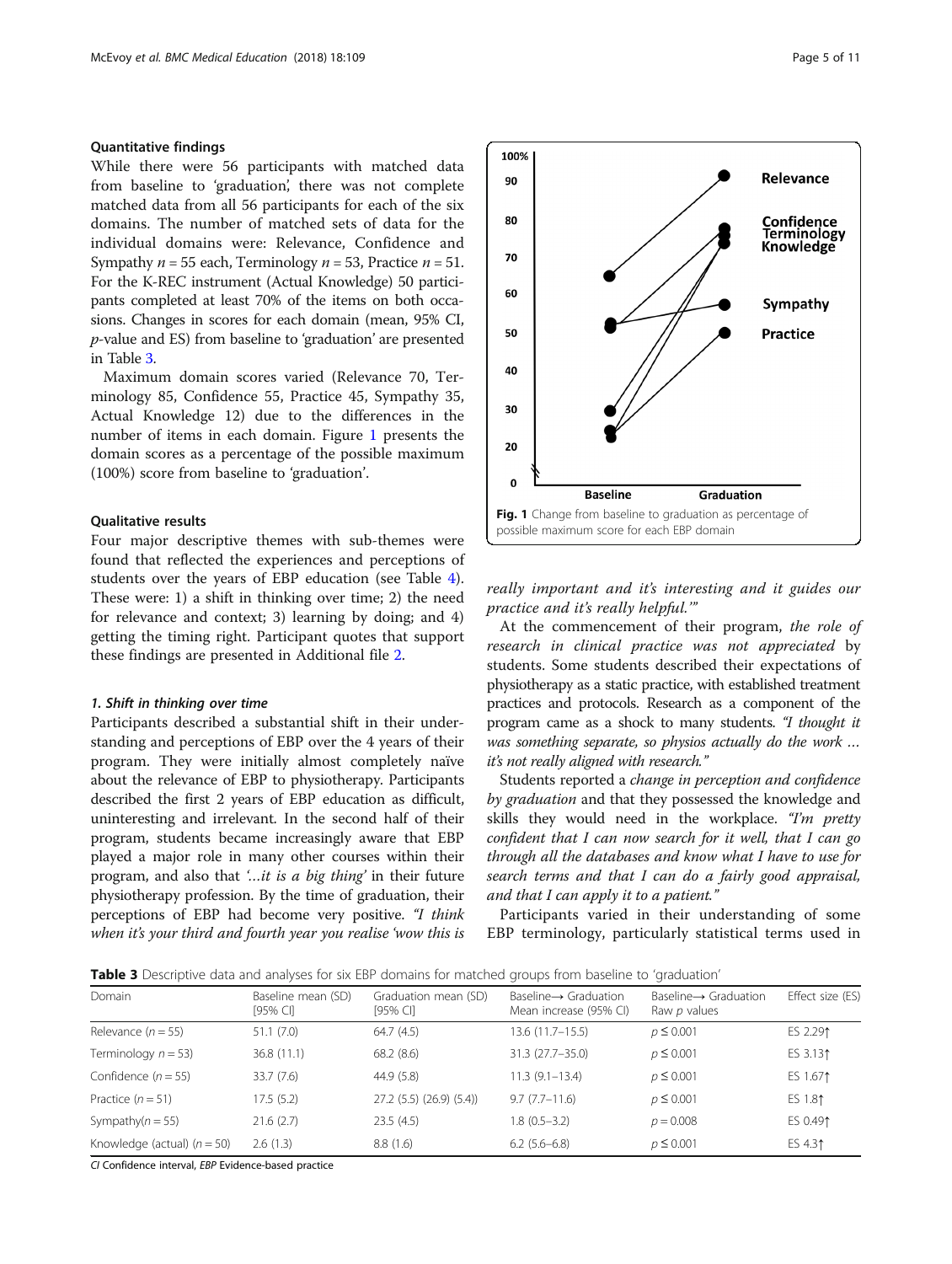<span id="page-5-0"></span>

| <b>Table 4</b> Descriptive themes and sub-themes reflecting experi- |  |  |  |
|---------------------------------------------------------------------|--|--|--|
| ences and perceptions of EBP education                              |  |  |  |

|               | Major descriptive themes          | Sub-themes                                               |
|---------------|-----------------------------------|----------------------------------------------------------|
|               | Shift in thinking over time       |                                                          |
|               |                                   | Role of research not appreciated in<br>clinical practice |
|               |                                   | Change in perception and confidence<br>by graduation     |
| $\mathcal{L}$ | Need for relevance and<br>context |                                                          |
|               |                                   | Rote learning with minimal carry over                    |
|               |                                   | Learning preferences                                     |
| 3             | Learning by doing                 |                                                          |
|               |                                   | Role models and reinforcement                            |
| 4             | Getting the timing right          |                                                          |
|               |                                   | Optimising clinical placement experiences                |
|               |                                   | Evidence searching skills needed early                   |

manuscripts, however this did not appear to negatively affect their confidence. "…some of the statistical terminology that you look at and go… I don't know what that means. But I do feel equipped to find that information myself …".

"…sometimes reading articles, you know like the numbers in brackets and some parts that I still don't quite get… but I think basically I've got the gist of it; I can do it."

# 2. Need for relevance and context

In the first 2 years of the program participants wanted more context to understand the role and relevance of EBP, both within the entire program, and within the profession they were entering. "Like at the beginning it just feels like a big burden, what's the point and why are we doing this?"

In first and second year, physiotherapy students studied EBP with students from other health professional programs. Although they appreciated meeting students from other disciplines, they were disappointed when general examples were provided in lectures and assignments which lacked physiotherapy context. Later in the program, participants grew to appreciate the importance of EBP for their work, but they continued to want greater clinical context and relevance to physiotherapy. Examples were given of a systematic review assignment undertaken during clinical placements. Students were critical of the assignment's strong emphasis on procedural writing and the poor relationship to the needs of students' clinical placement patients. "It was all about how you wrote it and what you included in your writing". "It would've been a lot more helpful for me to be doing more … writing about my patients and researching things for them which I would do in the clinical world…".

Early in the program, an inability to see the relevance of EBP to their future work impacted on students' learning strategies. Students described rote-learning for first and second year examinations, with minimal carry over to long-term knowledge retention. Carry over learning into third year was described as a vague familiarity with some words and concepts. "We rote learnt it... then out of my head again, … I was just like I just want to get this so I get a good mark then leave."

Participants expressed their learning preferences for EBP, and considered the on-line lectures delivered in first year to be less effective than face-to-face lectures and tutorials. "I remember everyone was complaining about it, because as first years we couldn't do our own learning. We didn't know how... I think that's why when we got to second year, we actually didn't know anything."

The repetition of content between first year and second year EBP courses was regarded negatively by several participants. Conversely, some viewed repetition more positively and admitted it provided an opportunity to 'catch up' and consolidate their learning.

Later in the program, students worked in groups to conduct a systematic review. Many students found the group assignment disadvantageous, as tasks for the review were shared out amongst the group and some felt they missed out on practising important skills." I suppose I don't feel as confident as probably other people do, because I did miss out on implementing the search strategy actually in the databases and learning properly how to do it."

#### 3. Learning by doing

The third year of EBP education was a turning point for participants."EBP3 has been the best…We've learned the most and how to actually apply it."

At this time students learned how to conduct database searches, and how to appraise and select the best evidence to answer their clinical questions. Students reported that these processes were easier to understand when a demonstration lecture was followed by a practical session.

Participants also associated the greater understanding and appreciation of EBP with the commencement of clinical placements in third year, where they could apply EBP principles practically to their own patients. "…once you start going on placement and your supervisors ask you 'what kind of evidence is behind this treatment?' you see the link."

Some students distinguished between third and fourth year, highlighting their final year as the point where they commenced customising the research evidence specifically to their individual patients. "... this year  $[4<sup>th</sup>]$  it's very specific to your patients and making sure you look at the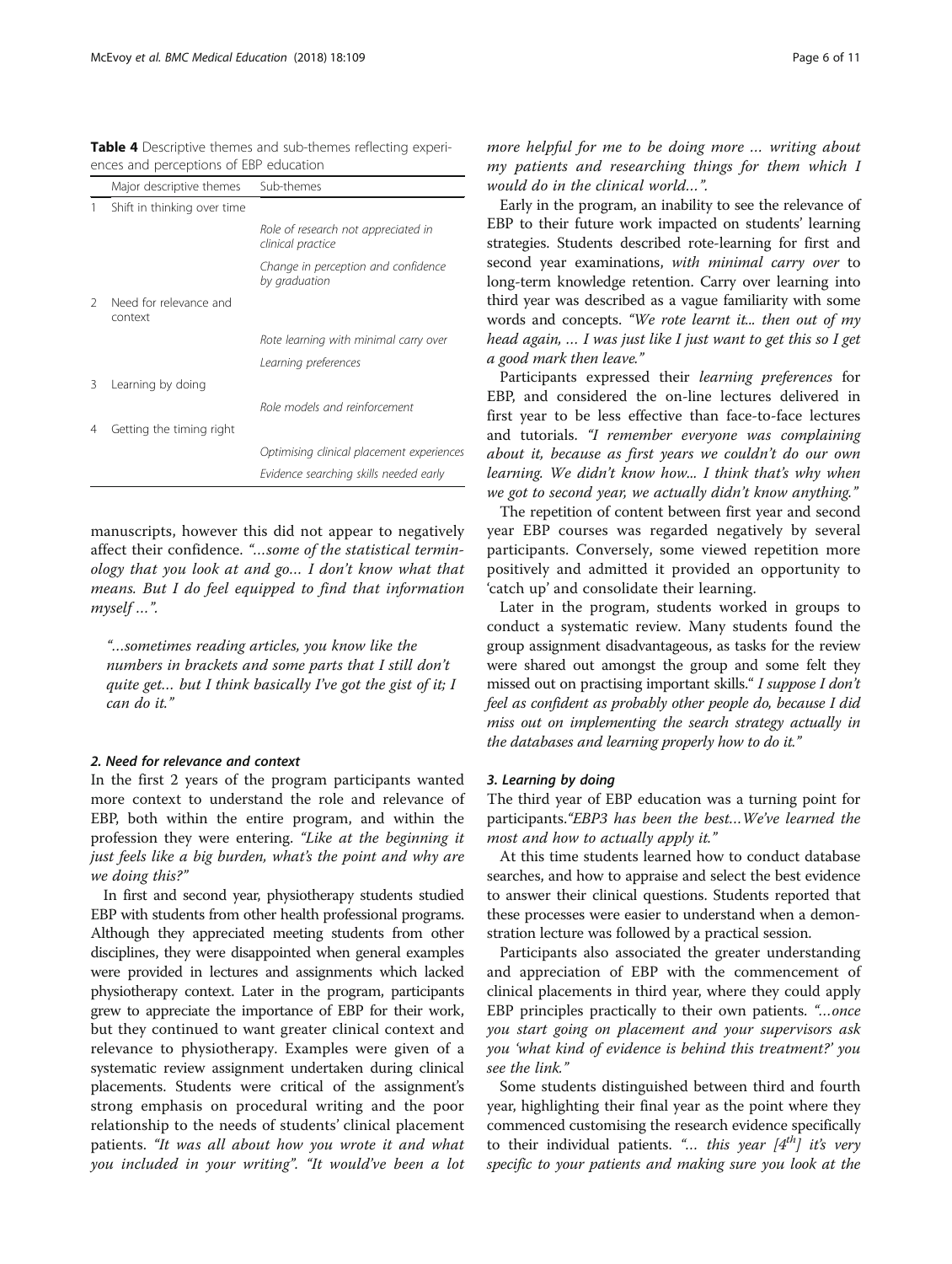patient perspective and say, this is the evidence, but is it relevant to them?"

Participants reported another effective way of 'learning by doing' was through conducting their own systematic reviews, either as group projects or for an individual patient's needs. "It was helpful in the sense that I have a way better understanding of how to search and also how to critically appraise things. So when I get an article myself, I can look at it and say, 'no, this is bad methodology'."

Having role models and reinforcement helped students consolidate their understanding of EBP. Students recalled university staff referring to evidence in lectures and tutorials of non-EBP courses, which reinforced its importance. "I think they definitely push it, it is a big thing."

Clinical placements provided important reinforcement of EBP principles, and students provided many examples of personally using their new EBP skills during placements. These placements also afforded some positive role models for the use of EBP in the workplace. "Last placement, my tutor often referred to "new evidence in this" to his patients …would explain it to them". Students witnessed research evidence being circulated in clinical staff development sessions, and also evidence provided to patients by clinical tutors.

Although participants sometimes witnessed negative EBP role models during clinical placements, such as staff who continued to use disproven interventions, they tended to be disparaging of this non-EBP approach and saw it as outdated.

#### 4. Getting the timing right

There were certain optimal times when participants wanted to receive particular EBP training or information. The current timing of the EBP education had not always met their needs. For example, many believed they would have benefitted from a larger view of the relevance and importance of EBP at the outset of their physiotherapy program. "I didn't realise …I was just like, 'EBP just get through it'... so maybe if I knew it was going to be such a big part, maybe I would've taken it bit more seriously".

Advanced evidence searching and management skills were needed early in the program. These had been taught in the final year, and were then reinforced by practical library tutorials and were seen as highly valuable by the students. Several students said that they would have appreciated learning these searching skills earlier in the program.

"Just one library session and it changed everything for us. It was like all those times I spent hours researching for an essay, still only got a credit because my resources weren't good, and if they put that earlier on I think it would help...."

"…teaching how to use Endnote properly as well, 'cause that was particularly good…"

The skills learned in the final year (i.e. refining database searching, critical appraisal) were considered to be very important for optimising clinical placement experiences. Students who attended clinical placements prior to learning these skills felt disadvantaged by this poor timing. Further to this, some participants felt that the perceptions of irrelevance experienced during their first 2 years of EBP education would have been lessened if it had followed a clinical placement experience "…would definitely appreciate it more in second year after a placement."

## Merged data results

The findings from this analytical work are summarised in Table [5](#page-7-0). The side-by-side comparison table compared the quantitative questionnaire data with focus group data on eight major findings. These were drawn from the key findings of the quantitative and qualitative research, thus summarising evidence from each sub-study.

## Congruent findings

The quantitative and qualitative findings were congruent regarding participants' perceptions of improvements in several domains of EBP learning over the 4 year program for several EBP domains (Relevance, Confidence, Practice, Sympathy).

## Divergent findings

The quantitative and qualitative components of this research provided different perspectives on only one aspect of EBP learning. While the questionnaires demonstrated a large increase in participants' understanding of research terminology (ES 3.13), during the focus groups some participants declared poor understanding of statistical terminology.

### Unique findings

There was a significant increase in Actual EBP knowledge measured by the K-REC questionnaire over the program  $(p = 0.001;$  ES 4.3). Data on Actual Knowledge were not collected qualitatively, however the increase is reflected in qualitative findings of perceived increased understanding, appreciation and confidence in EBP.

The focus groups were able to uncover some unique information that was unavailable in the quantitative questionnaires. Participants declared strongly that their EBP learning experience was dependent on the how they perceived relevance and context of the topic. Early in their program, participants could not see how the EBP information could be relevant to their future physiotherapy practice, and found the courses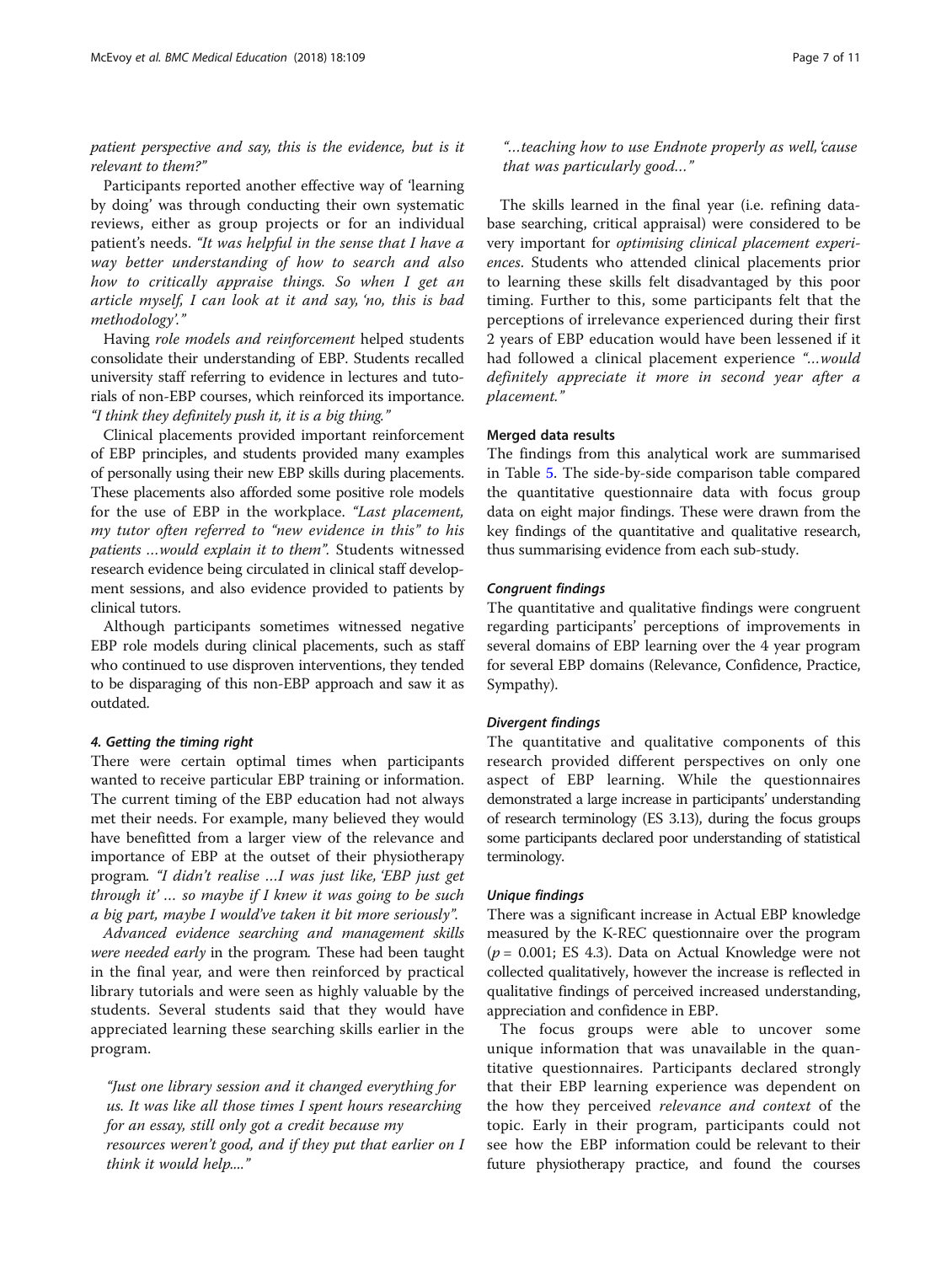<span id="page-7-0"></span>Table 5 Side-by-side comparison of summarised information from the Evidence Based Practice (EBP) quantitative and qualitative components

| componento                                                                    |                                                                                                                                                                                                             |                                                                                                                                                                                                                                                                                                                                                                                                                                                                                                     |                                             |
|-------------------------------------------------------------------------------|-------------------------------------------------------------------------------------------------------------------------------------------------------------------------------------------------------------|-----------------------------------------------------------------------------------------------------------------------------------------------------------------------------------------------------------------------------------------------------------------------------------------------------------------------------------------------------------------------------------------------------------------------------------------------------------------------------------------------------|---------------------------------------------|
| <b>Findings</b>                                                               | Quantitative questionnaires                                                                                                                                                                                 | Qualitative focus groups                                                                                                                                                                                                                                                                                                                                                                                                                                                                            | Congruence                                  |
| Relevance: the value,<br>emphasis and importance<br>placed on EBP             | Students rating of EBP relevance<br>increased over the 4 year program.<br>Mean increase 13.6 (95% CI: 11.7-15.5)<br>Raw p value $p \leq 0.001$<br>ES 2.29 increase                                          | The perceived relevance of EBP increased over the<br>4 year program<br>· Initial experience of EBP education as difficult,<br>uninteresting and irrelevant "what's the point and<br>why are we doing this."<br>• By graduation EBP was considered highly important<br>"really important and it's interesting and it guides<br>our practice and it's really helpful."                                                                                                                                | congruent                                   |
| of common research terms                                                      | Terminology: understanding Students rating of their understanding<br>of terminology increased over the 3 years.<br>Mean increase 31.3 (95% CI: 27.7-35.0)<br>Raw p value $p \leq 0.001$<br>ES 3.13 increase | While participants perceived an increase in<br>understanding general research principles<br>over the program, statistical terminology remained<br>a problem for many<br>• Rote learning early in the course was not initially retained<br>• Ongoing poor understanding of statistical terminology.<br>"I'm not that confident that I know what all the numbers<br>mean in the result section. Sometimes I look at that and<br>think, 'I'll just skip over that'"                                    | divergent for<br>statistical<br>terminology |
| Confidence: perception of<br>ability with EBP skills                          | Students rating of their confidence<br>increased over the 3 years.<br>Mean increase 11.3 (95% CI: 9.1-13.4)<br>Raw p value $p \leq 0.001$<br>ES 1.67 increase                                               | Participants perceived increased confidence in EBP skills<br>over the program<br>· Initially had no awareness or skills regarding research<br>within physiotherapy<br>• By graduation they were confident of possessing the<br>knowledge and skills they would need in the work place                                                                                                                                                                                                               | congruent                                   |
| Practice: the use of EBP in<br>clinical situations                            | Students rating of their understanding of<br>practice use increased over the 3 years.<br>Mean increase 9.7 (95% CI: 7.7-11.6)<br>Raw p value $p \leq 0.001$<br>ES 1.8 increase                              | Participants reported a big increase in their understanding<br>of EBP use in practice<br>· Initially naïve regarding EBP in physiotherapy<br>• By graduation they were unanimous that EBP was<br>essential to their clinical work                                                                                                                                                                                                                                                                   | congruent                                   |
| Sympathy: perception of the<br>compatibility of EBP with<br>professional work | Students rating of sympathy increased<br>over the 3 years.<br>Mean increase 1.8 (95% Cl: 0.5-3.2)<br>Raw $p$ value $p = 0.008$<br>ES 0.49 increase                                                          | Participants' understanding of the compatibility of EBP<br>with professional work increase greatly over the program<br>• No initial appreciation of EBP or research within<br>physiotherapy<br>. "it's such a big part of our degree that you can't go<br>into practice and not do it now"<br>• Some uncertainly expressed about how EBP would<br>fit with busy day-to-day professional work                                                                                                        | congruent                                   |
| Actual Knowledge: measure<br>on a knowledge test                              | Students' actual knowledge increased<br>over the 3 years.<br>Mean increase 6.2 (95% Cl: 5.6-6.8)<br>Raw p value $p \leq 0.001$<br>ES 4.3 increase                                                           | No data available                                                                                                                                                                                                                                                                                                                                                                                                                                                                                   | only quantitative<br>results available      |
| Need for relevance and<br>context                                             | No data available                                                                                                                                                                                           | Participants understanding and appreciation of EBP<br>accelerated in the final years, once it became more<br>clinically relevant to them<br>· Learning by doing -understanding accelerated once<br>clinical placements commenced<br>• Need more clinical examples earlier in the EBP course<br>• Need an earlier appreciation of the context and<br>relevance of EBP to physiotherapy practice<br>• Undertaking SRs assisted context and learning<br>· Positive EBP role models reinforced learning | only qualitative<br>results available       |
| Getting the timing right                                                      | No data available                                                                                                                                                                                           | Participants identified optimal times to receive<br>particular EBP training or information<br>• Evidence searching, appraisal and Endnote skills<br>are needed early in the program<br>• All skills needed prior to clinical placements                                                                                                                                                                                                                                                             | only qualitative<br>results available       |

CI confidence interval, ES effect size

arduous. An important positive change in the perception and understanding of EBP followed the commencement of clinical placements in third year. Valuable information for

educators was provided on getting the timing right i.e. the importance of developing EBP skills and knowledge at the optimal time in their 4 year program.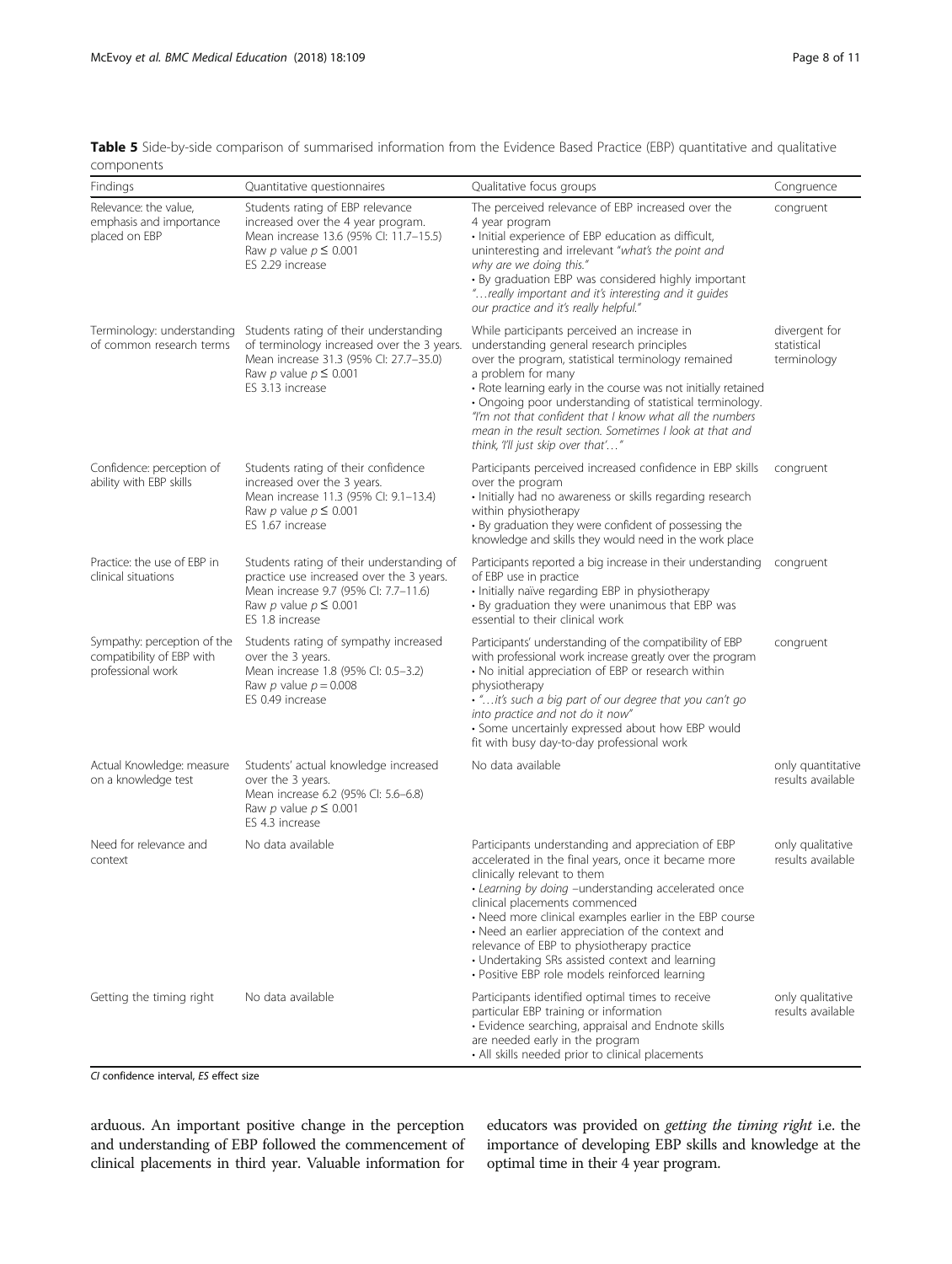# **Discussion**

This study found that there were significant changes with mostly large effect sizes for the quantitatively assessed domains of Relevance, Terminology, Practice, Confidence, Sympathy and Actual Knowledge in physiotherapy students from first year to graduation. These findings mostly coincided with the qualitative findings but were disparate for 'statistical terminology' where participant perceptions of large changes in their self-reported understanding of terms was not matched by focus group-reported experiences. Additional themes that emerged in the qualitative data were the need for relevance and context, and the importance of getting the timing right for EBP training in entry-level health professional education.

A mixed methods pre-post study was undertaken over a period of 7 months by Bozzolan et al. [\[13](#page-10-0)] in three concurrent courses in three different groups of 1st ( $n = 26$ ), 2nd ( $n = 28$ ), and 3rd ( $n = 19$ ) year physiotherapy students. Scores for EBP knowledge, attitudes, skills, practice and competency were substantially different before the first course and after the final EBP course. This supports findings in the current study where there were significant changes in matched student data after three courses. However, interestingly in Bozzolan et al. [\[13\]](#page-10-0) the scores changed significantly within the 1st and 2nd year students but not within the 3rd year students. As reported in the current study, the qualitative analysis in Bozzolan et al. [[13](#page-10-0)] revealed that students valued EBP but recognised the barriers and observed variations in the support and rolemodelling provided by clinicians. Further support for the current study findings were found by McEvoy et al. [[19](#page-10-0)]; significant differences in self-reported EBP domains (Relevance, Terminology, Confidence, Sympathy and Practice) were reported in a cross-sectional study of 914 health professional students across five disciplines, based on exposure to EBP training ( $p < 0.003$ ) and stage of training (year level of professional program) ( $p < 0.001$ ).

More recently, Ilic and co-authors have conducted a series of quantitative and qualitative studies researching medical students' perceptions of the importance of EBP [[10\]](#page-10-0) and approaches to teaching beyond a didactic presentation style [[11,](#page-10-0) [20\]](#page-10-0). The qualitative findings suggested that medical students recognise the importance of Evidence-Based Medicine principles and application in their training and future clinical practice [\[10](#page-10-0)].

As indicated in the curriculum (Table [1\)](#page-2-0) the current study used a multifaceted approach with a combination of face-to-face lectures, workshops, practical training, hand-on experiences, on-line library skills training progressing to more sophisticated searching, and individual to more independent group work. The assessments were similarly scaffolded from written quizzes and exams to tutorial presentations toward undertaking a systematic review as a group under the guidance of a facilitator. An overview of systematic reviews into teaching of EBP supports undergraduate training strategies that focus on multifaceted, clinically integrated approaches [[21\]](#page-10-0).

While the formal EBP curriculum delivered over the three EBP course in the current study, were multifaceted, the included topics may be considered as 'classic' EBP within the taxonomy developed by Shaughnessy et al. [[22](#page-10-0)]. Further levels of training involving 'information mastery' where EBP principles are incorporated into patient care with reflection on clinical outcomes and integration with patient values, will be developed with further clinical experience. However, in the qualitative component of the current study participants alluded to experiencing some initial progression toward these later stages presented in the taxonomy, in final year clinical placements, which is promising.

The lack of congruency between data gained through questionnaires and focus groups about statistical terminology knowledge may initially appear surprising; that students acknowledged, or felt 'safe' to reveal their inadequacies with statistical terminology in the focus groups amongst peers, adds validity to this method of data collection for EBP knowledge, attitudes and behaviours. However, it was not surprising that the lack of knowledge seemed to be more about the *application* of the terminology in reading and interpreting the results sections of research studies, which was the element teased out in the focus groups. Interestingly, while aware of a lack of skill in more immediate application, some students commented on their ability to know where to look for the information.

Students need context for EBP and this may not be apparent in the early years of the program where many courses focus on the foundational sciences (anatomy, physiology, biomechanics). With progression to courses involving clinical application, the appreciation of, and commitment to EBP grows. All possible opportunities, particularly early in the program to provide realistic examples of EBP in practice within the profession, and in practical activities that support the theory of EBP, are perceived as important to students. Associated with this is determining the optimal timing of formal EBP training in three to 4 year physiotherapy (and other) programs, to achieve the most favourable outcomes for EBP domains. While students value early exposure to EBP, they are unsure about whether this should commence in the format of formal EBP courses, as early as the first year of University study. The students indicated that they struggled to understand the relevance and context for EBP in the early years of training. It is possible that 1st and 2nd year students find it difficult to comprehend how EBP principles might be integrated into practice, when they have had limited exposure to clinical placements, and an evidence-based approach to clinical decision making in the 'real world'.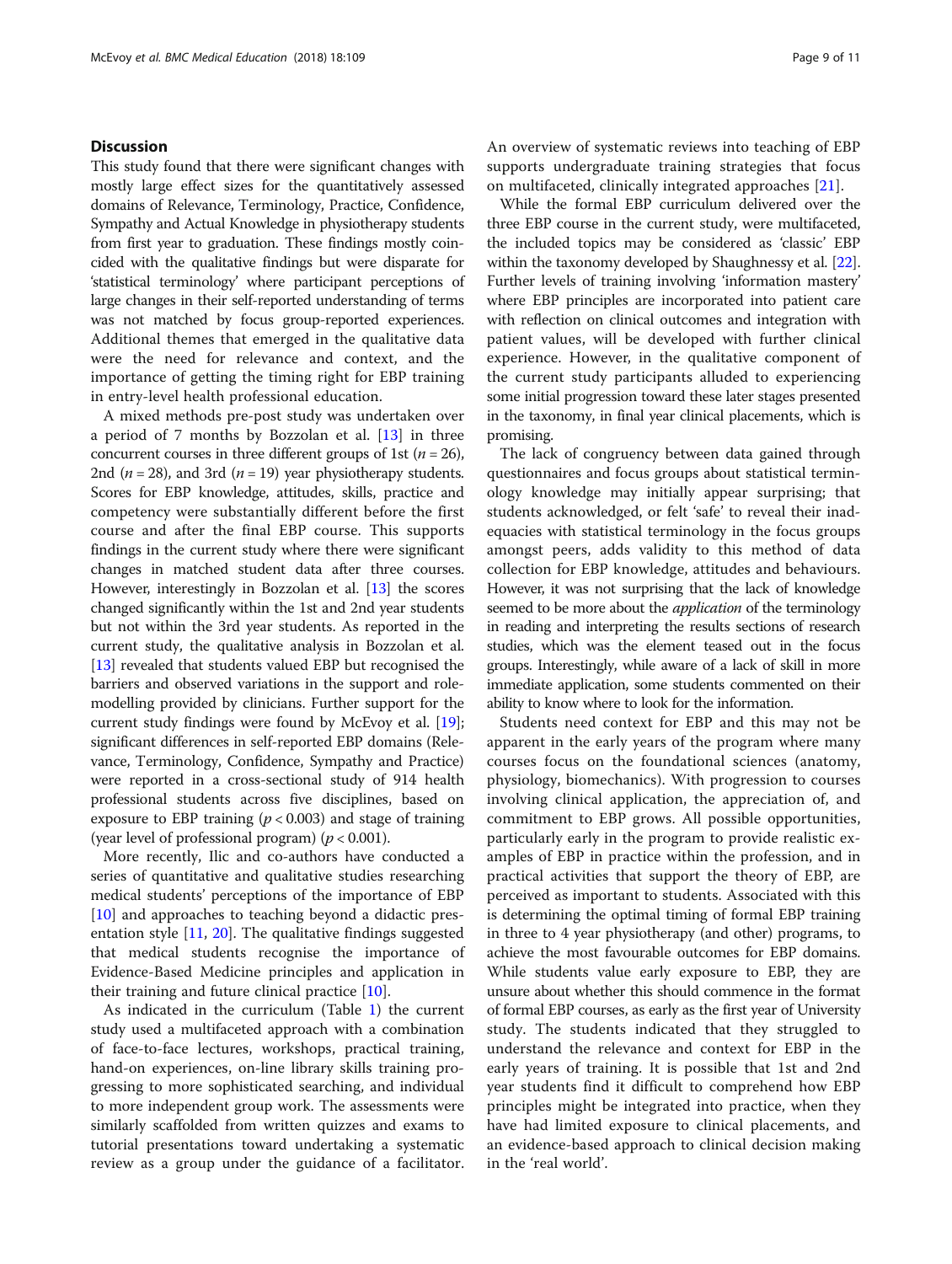<span id="page-9-0"></span>Despite this difficulty with EBP training in the early years, it is clear that reinforcement of EBP skills at many levels is needed for students. For example, repetition of database searching with a demonstration of the skills, followed by practical application, are perceived to enhance abilities. Role-modelling by lecturers and clinical educators, who introduce the language and examples of EBP is observed by students, as is the lack of this in other teachers. This modelling may occur in clinical courses, which students perceive to provide more meaningful experiences for application and assessment of EBP skills to complement formal EBP courses. Questions about the value of stand-alone versus integrated EBP courses and/or whether clinical courses are places for reinforcement of EBP skills, are ongoing. As EBP educators we need to explicitly identify and recognise the informal EBP training that occurs in other courses. It may be, that with maturity in our understanding of EBP and the importance of EBP as an underpinning concept, there is a shift toward greater immersion of EBP in the teaching of all courses.

The study is not without limitations; the findings are generalizable only to physiotherapy students in an Australian University and the lack of a control group may have contributed to maturation bias. However, the strength of the current study was in being the first to use matched data to explore changes in students' knowledge, attitudes and behaviours following a series of EBP courses across an entire entry-level program, using both matched quantitative, and qualitative data, rather than a focus on comparing singular approaches. The combined mixed methods approach of the current study has allowed the disentanglement of elements of self–reported EBP domains of Terminology, Relevance, Sympathy, Confidence and Actual Knowledge, which may contribute to changes in practice.

## Conclusions

Completion of EBP courses over a 4 year entry-level physiotherapy program resulted in significant changes, with large effect sizes (1.7–4.3) for five of six domains relating to EBP: Relevance, Confidence, Terminology, Actual Knowledge and Practice. For the domain of Sympathy, the ES was medium (0.5). The qualitative and quantitative findings were mainly well-aligned with the exception of the Terminology domain, where the qualitative findings did not support the strength of the effect reported quantitatively. The findings of this study have implications for the timing and content of EBP curricula in entry-level health professional programs.

# Additional files

[Additional file 1:](https://doi.org/10.1186/s12909-018-1212-4) Semi-structured question guide for focus groups. Objectives of focus group questions and guide to focus group questions (DOCX 13 kb)

[Additional file 2:](https://doi.org/10.1186/s12909-018-1212-4) Qualitative participant data supporting the themes. Examples of supporting quotations for the themes and sub-themes of the qualitative data (DOCX 21 kb)

#### Abbreviations

EBP: Evidence-Based Practice; EBP<sup>2</sup>: Evidence-Based Practice Profile; ES: Effect size; K-REC: Knowledge of Research Evidence Competencies; PASW: Predictive Analytic Software

#### Acknowledgements

The authors would like to acknowledge and thank statistician Alvin Atlas (International Centre of Allied Health Evidence, iCAHE, University of South Australia) for his assistance with data management and statistical analysis and Leanne Bennett for her assistance with quantitative analysis for this study.

#### Funding

This research was supported by a University of South Australia Learning and Teaching Grant. The funding body did not participate in the design of the study, data collection, analysis, interpretation of data or in writing the manuscript.

#### Availability of data and materials

The datasets analyzed during this study are available from the corresponding author on reasonable request.

#### Authors' contributions

The authors (MM, LL, JL) have all contributed to the development to the design, data collection and analysis of this study and the preparation of the manuscript. MM and LL developed the outcome measurement tools and were involved in the distribution of these and data collection. MM undertook data entry, data management and early analysis of quantitative data. JL was involved in focus group data collection and analysis and in the merged analysis. All authors read and approved the final manuscript.

#### Authors' information

MM is a lecturer and researcher in musculoskeletal physiotherapy and evidence-based practice, with an emerging interest in mixed methods research. Her PhD in 2011 investigated differences in quantitative EBP knowledge attitudes and behaviours across health professional students, year level and exposure to EBP training and longitudinal changes. LL is a Senior Lecturer in the physiotherapy discipline at Flinders University. Lucy teaches topics relating to research design and methods to undergraduate and postgraduate students, and is interested in student outcomes following Evidence-based practice training, and instruments to measure these outcomes.

JL is a mixed methods researcher and physiotherapist with particular interests in evidence-informed clinical practice and stroke rehabilitation. Julie's PhD in 2012 investigated the factors that influence the quality of care patients receive following stroke. Her work is supported by a NHMRC Research Fellowship (APP1052524).

#### Ethics approval and consent to participate

Ethical approval for the study was gained from the Human Research Ethics Committee of the University of South Australia (protocol numbers 0000021077 for the questionnaire data and 0000030567 for the focus group data). In accordance with ethical requirements, participants were provided with full information about the research in a participant information sheet and consented to participate if they then chose to complete the questionnaires. Participants in focus groups provided written informed consent to participate. All participants were informed of their right to decline to participate, and their right to withdraw from the study at any time.

#### Consent for publication

Group data and no individual person's quantitative data are reported in the manuscript. Focus group participants provided written informed consent for publication; non-identifiable participant comments from the focus groups are reported in the manuscript.

#### Competing interests

The authors declare that they have no competing interests.